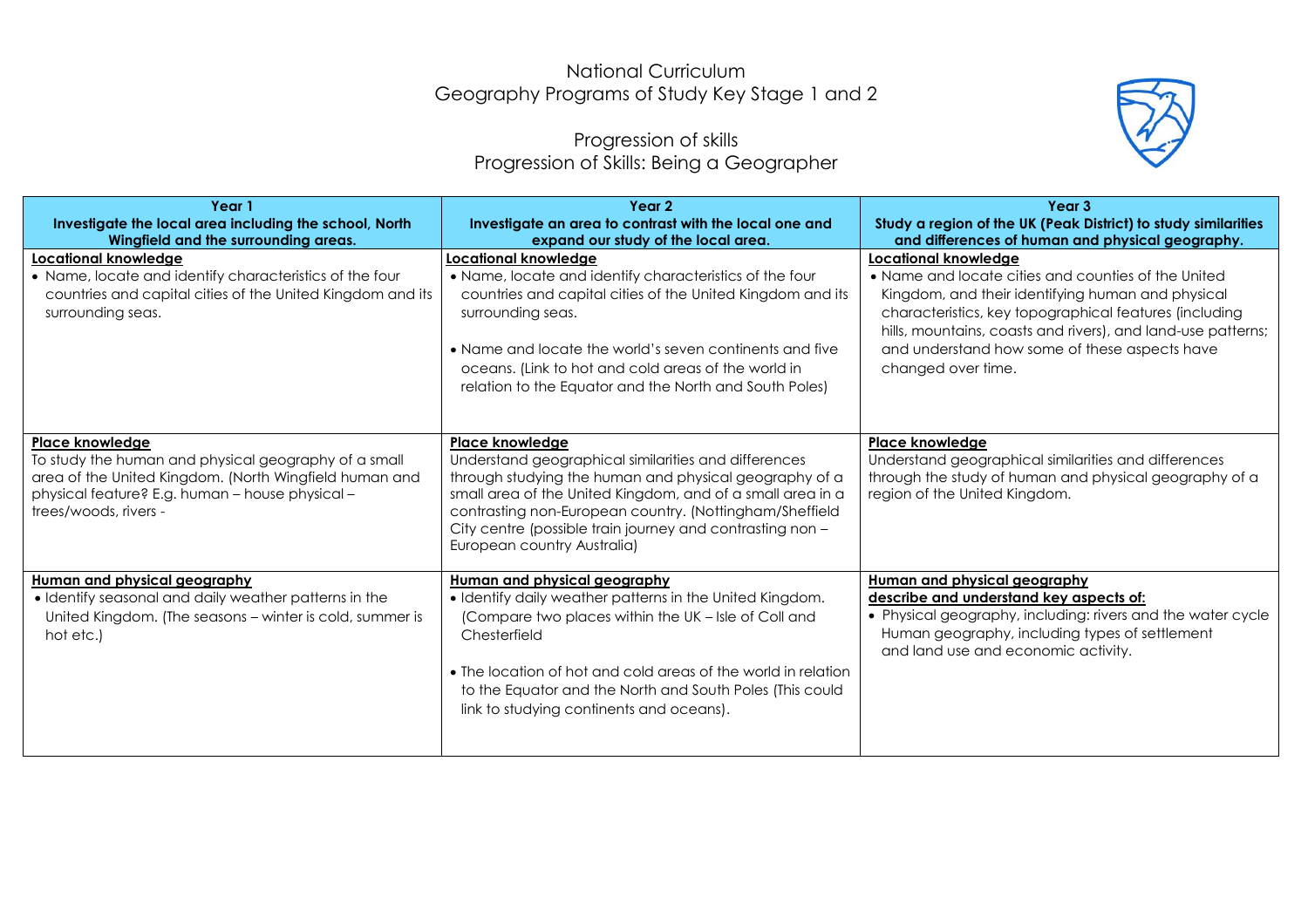| Year 1                                                                                         | Year 2                                                                                                     | Year 3                                                                                                             |
|------------------------------------------------------------------------------------------------|------------------------------------------------------------------------------------------------------------|--------------------------------------------------------------------------------------------------------------------|
| Investigate the local area including the school, North<br>Wingfield and the surrounding areas. | Investigate an area to contrast with the local one and<br>expand our study of the local area.              | Study a region of the UK (Peak District) to study similarities<br>and differences of human and physical geography. |
| • I can keep a weather chart and answerquestions<br>about the weather.                         | • I can say what I like and do not like about the place I<br>live in.                                      | • I can use the correct geographical wordsto describe a<br>place.                                                  |
| • I can explain where I live and tell someone my address.                                      | • I can say what I like and do not like about a different<br>place.                                        | • I can use some basic Ordnance Survey map symbols.                                                                |
| • I can explain some of the main things thatare in hot<br>and cold places.                     | • I can describe a place outside Europeusing                                                               | • I can use grid references on a map.                                                                              |
| • I can explain the clothes that I wouldwear in hot                                            | geographical words.                                                                                        | • I can use an atlas by using the index tofind places.                                                             |
| and cold places.                                                                               | • I can describe some of the features of anisland.                                                         | • I can describe how volcanoes are created.                                                                        |
| • I can explain how the weather changesthroughout<br>the year and name the seasons.            | • I can describe the key features of a placefrom a<br>picture using words like beach, coast, forest, hill, | • I can locate and name some of theworld's most<br>famous volcanoes.                                               |
| • I can name the four countries in the United Kingdom                                          | mountain, ocean, valley.                                                                                   | • I can describe how earthquakes are created.                                                                      |
| and locate them on amap.                                                                       | • I can explain how jobs may be different inother<br>locations.                                            | • I can name a number of countries in the northern<br>hemisphere.                                                  |
| • I can name some of the main towns and cities in the<br>United Kingdom.                       | • I can explain how an area has been spoilt or improved<br>and give my reasons.                            | • I can name and locate the capital cities of neighbouring                                                         |
|                                                                                                | • I can explain the facilities that a village, town and city                                               | European                                                                                                           |
|                                                                                                | may need and give reasons.                                                                                 |                                                                                                                    |
|                                                                                                | • I can name the continents of the worldand locate<br>them on a map.                                       |                                                                                                                    |
|                                                                                                | • I can name the world oceans and locatethem on a<br>map.                                                  |                                                                                                                    |
|                                                                                                | • I can name the capital cities of England, Wales,<br>Scotland and Ireland.                                |                                                                                                                    |
|                                                                                                | • I can find where I live on a map of the United<br>Kingdom.                                               |                                                                                                                    |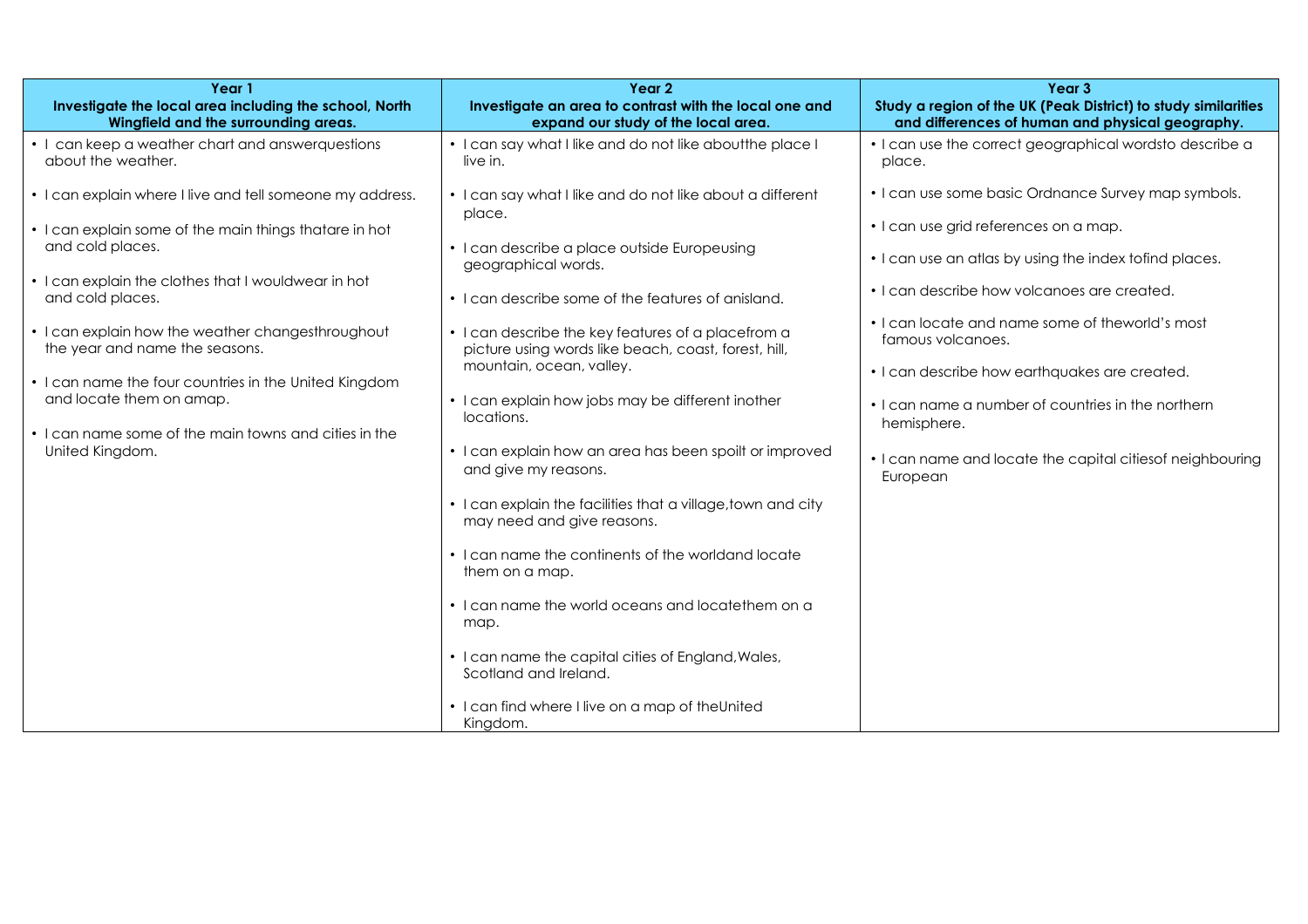| Year 4<br>Study a region of Europe (Italy) to study similarities and<br>differences of human and physical geography.                                                                                                                                                                                                                                                                                                                                   | Year 5<br>Study a region of North (New York) & South America (Rio)<br>to study similarities and differences of human and physical<br>geography.                                                                                                                                                                                                                                                                                                                                                                           | Year 6<br>Compare and contrast an area of the UK (Derbyshire) with<br>a region of Europe (Italy) and with a region of North (New<br>York) or South America (Rio)                                                                                                                                                                                                                                                                                                                                                  |
|--------------------------------------------------------------------------------------------------------------------------------------------------------------------------------------------------------------------------------------------------------------------------------------------------------------------------------------------------------------------------------------------------------------------------------------------------------|---------------------------------------------------------------------------------------------------------------------------------------------------------------------------------------------------------------------------------------------------------------------------------------------------------------------------------------------------------------------------------------------------------------------------------------------------------------------------------------------------------------------------|-------------------------------------------------------------------------------------------------------------------------------------------------------------------------------------------------------------------------------------------------------------------------------------------------------------------------------------------------------------------------------------------------------------------------------------------------------------------------------------------------------------------|
| Locational knowledge<br>• Locate the world's countries, using maps to focus on<br>Europe (including the location of Russia) concentrating on<br>their environmental regions, key physical and human<br>characteristics, countries, and major cities.<br>· Identify the position and significance of latitude,<br>longitude, Equator, Northern Hemisphere, Southern<br>Hemisphere, the Tropics of Cancer and Capricorn, Arctic<br>and Antarctic Circle. | Locational knowledge<br>• Locate the world's countries, using maps to focus on N & S<br>America, concentrating on environmental regions,<br>physical and human characteristics, countries, and major<br>cities.<br>• Name and locate counties and cities of the U.K.<br>geographical regions and identifying human and physical<br>characteristics, key topographical features e.g. hills,<br>mountains, coasts and rivers, and land-use patterns; and<br>understand how some of these aspects have changed<br>over time. | Locational knowledge<br>Locate the world's countries, using maps to focus on<br>Europe (including the location of Russia) and N & S<br>America, concentrating on environmental regions, key<br>physical & human characteristics, countries, and major<br>cities.<br>· Identify the position and significance of latitude,<br>longitude, Equator, Northern Hemisphere, Southern<br>Hemisphere, the Tropics, Arctic and Antarctic Circle, the<br>Prime/Greenwich Meridian and time zones (including<br>day & night) |
| <b>Place knowledge</b><br>Understand geographical similarities and differences<br>through the study of human and physical geography of a<br>region in a European country.                                                                                                                                                                                                                                                                              | <b>Place knowledge</b><br>Understand geographical similarities and differences<br>through the study of human and physical geography of a<br>region within North or South America.                                                                                                                                                                                                                                                                                                                                         | <b>Place knowledge</b><br>Understand geographical similarities and differences<br>through the study of human and physical geography of a<br>region of the United Kingdom, a region in a European<br>country, and a region within North or South America                                                                                                                                                                                                                                                           |
| Human & physical geography<br>describe and understand key aspects of:<br>• Physical geography, including climate zones, biomes and<br>vegetation belts, and earthquakes.<br>. Human geography, including types of settlement and<br>land use, economic activity including trade links.                                                                                                                                                                 | Human & physical geography<br>describe and understand key aspects of:<br>. Physical geography, including climate zones, mountains<br>and volcanoes.<br>• Human geography, including types of settlement and<br>land use, and economic activity including trade links.                                                                                                                                                                                                                                                     | Human & physical geography<br>describe and understand key aspects of:<br>• Physical geography, including climate zones.<br>• Human geography, including: types of settlement<br>and land use, economic activity including trade links,<br>and the distribution of natural resources including<br>energy, food, minerals and water.                                                                                                                                                                                |